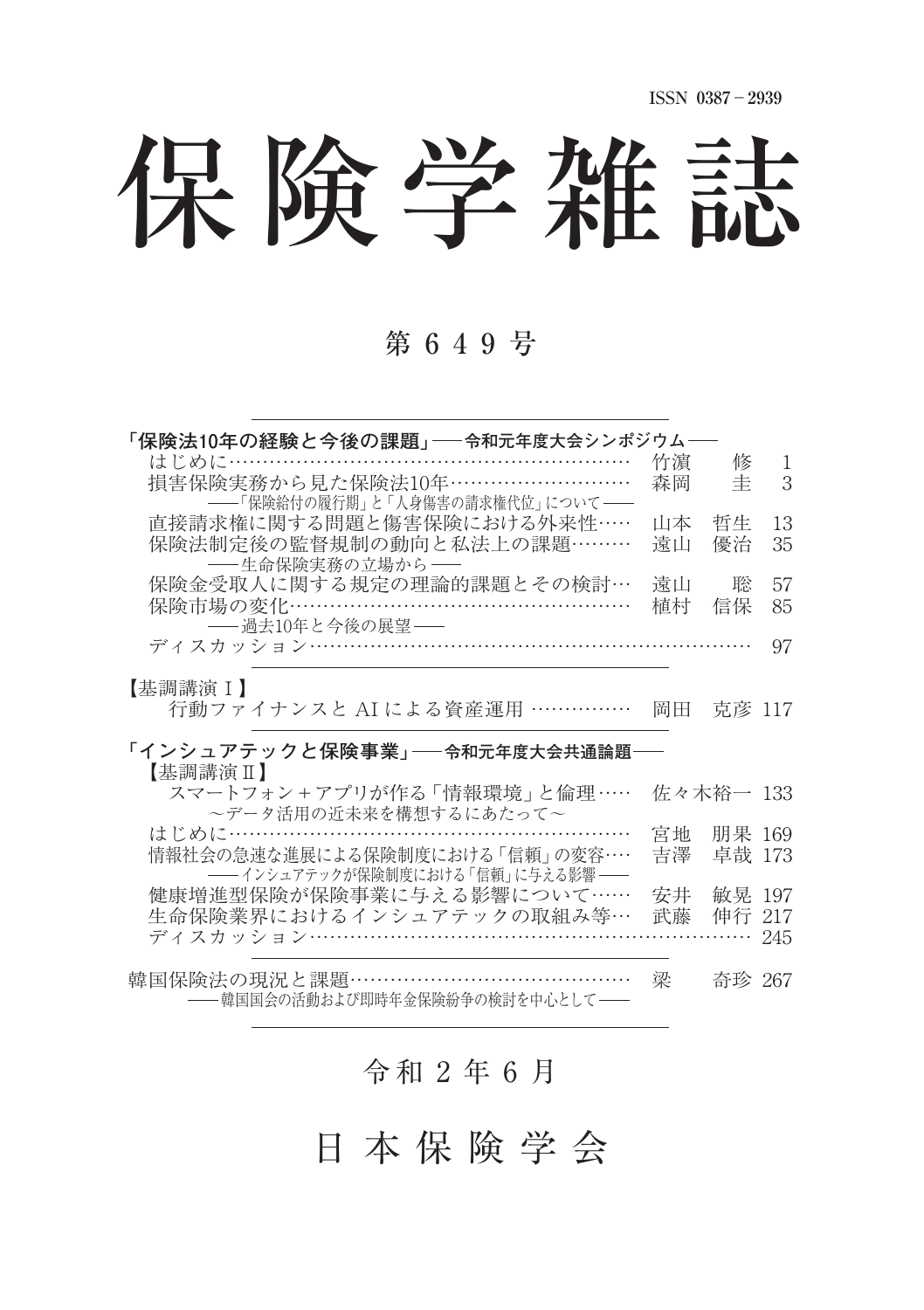|                        | 保 | 険 学 雑                |       | 誌                                                                                      |                                                          |  |
|------------------------|---|----------------------|-------|----------------------------------------------------------------------------------------|----------------------------------------------------------|--|
|                        |   | 第                    | 649 号 |                                                                                        |                                                          |  |
| 令和2年6月30日              |   | - 発行                 |       | 《非売品》                                                                                  |                                                          |  |
|                        |   | 編集委員                 |       | 中<br>浜<br>河<br>本<br>小<br>坂<br>小<br>林<br>遠<br>ா<br>安井敏<br>Ш<br>下<br>Ш<br>本              | 降<br>孝<br>淳<br>雅<br>人<br>毅<br>聡<br>晃<br>孝<br>典<br>哲<br>牛 |  |
| 集 兼<br>編<br>発 行 者      | Н | あんじょう 本の保 たいしゃ かいしょう |       | 険 学                                                                                    | 会                                                        |  |
| $\overline{3}100-0005$ |   |                      |       | 東京都千代田区丸の内3-4-1 新国際ビル3階<br>公益財団法人生命保険文化センター内                                           |                                                          |  |
| 発 行 所                  | Ħ |                      |       | 本保険学会                                                                                  |                                                          |  |
| $\overline{3}100-0005$ |   | 雷                    |       | 東京都千代田区丸の内3-4-1 新国際ビル3階<br>公益財団法人生命保険文化センター内<br>話 (03)5218-5225<br>振替口座 00160-8-607601 |                                                          |  |

印刷所 株式会社 松 涛 企 画 〠102-0074 千代田区九段南 3 - 2 - 2